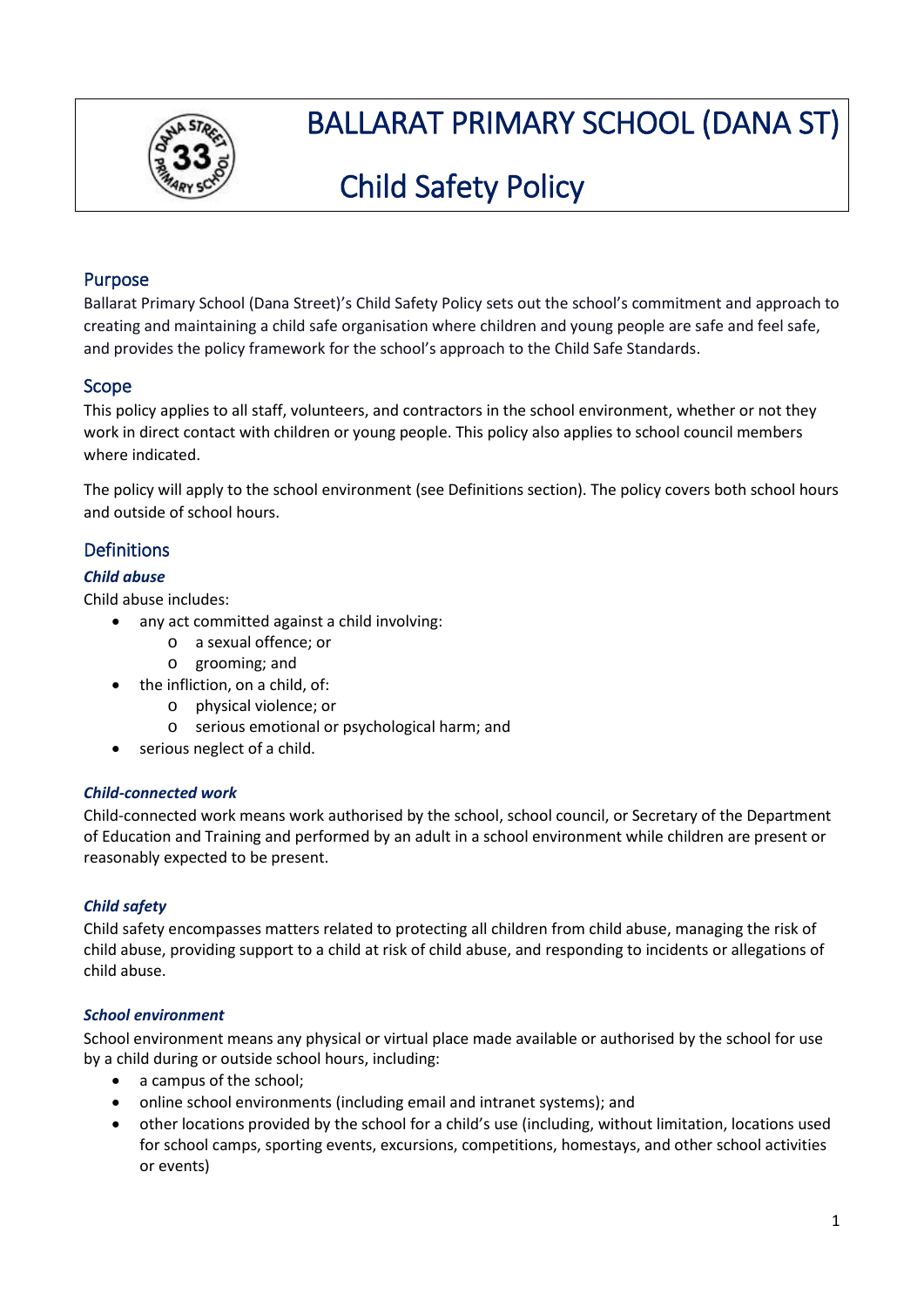## *School staff*

School staff means an individual working in a school environment who is:

- employed by the Department of Education and Training;
- directly engaged or employed by a school council; or
- a volunteer or a contracted service provider (whether or not a body corporate or any other person is an intermediary).

## STATEMENT OF COMMITMENT TO CHILD SAFETY AND CHILD SAFETY PRINCIPLES

Ballarat Primary School (Dana Street) is committed to the safety and wellbeing of all children and young people. This will be the primary focus of our care and decision-making.

We are committed to providing a child safe environment where children and young people are safe and feel safe, and their voices are heard about decisions that affect their lives. Our child safe policies, procedures, strategies and practices will be inclusive of the needs of all children, particularly Aboriginal and Torres Strait Islander children, children from culturally and linguistically diverse backgrounds, children with disabilities, and children who are vulnerable.

Every person involved at Ballarat Primary School (Dana St) has a responsibility to understand the important and specific role he/she plays individually and collectively to ensure that the wellbeing and safety of all children and young people is at the forefront of all they do and every decision they make.

Ballarat Primary School (Dana Street) has zero tolerance for child abuse.

This statement is available for all community members of Ballarat Primary School (Dana St). Staff can readily access this document on the Teacher T: Drive or as a hard-copy in their Staff Handbook. Guardians can view this document on the schools website or request a copy. It will be part of our staff, school council, visitor and volunteer induction programs.

At Ballarat Primary School (Dana Street) our values guide the decisions and behaviours of all members of our school community, including in relation to child safety:

## Child safety principles

In our planning, decision-making and operations Ballarat Primary School (Dana St) will:

- 1. Take a preventative, proactive and participatory approach to child safety;
- 2. Value and empower children to participate in decisions which affect their lives;
- 3. Foster a culture of openness that supports all persons to safely disclose risks of harm to children;
- 4. Respect diversity in cultures and child rearing practices while keeping child safety paramount;
- 5. Provide written guidance on appropriate conduct and behaviour towards children;

6. Engage only the most suitable people to work with children and have high quality staff and volunteer supervision and professional development;

7. Ensure children know who to talk with if they are worried or are feeling unsafe, and that they are comfortable and encouraged to raise such issues;

8. Report suspected abuse, neglect or mistreatment promptly to the appropriate authorities;

9. Share information appropriately and lawfully with other organisations where the safety and wellbeing of children is at risk; and

10. Value the input of and communicate regularly with families and carers.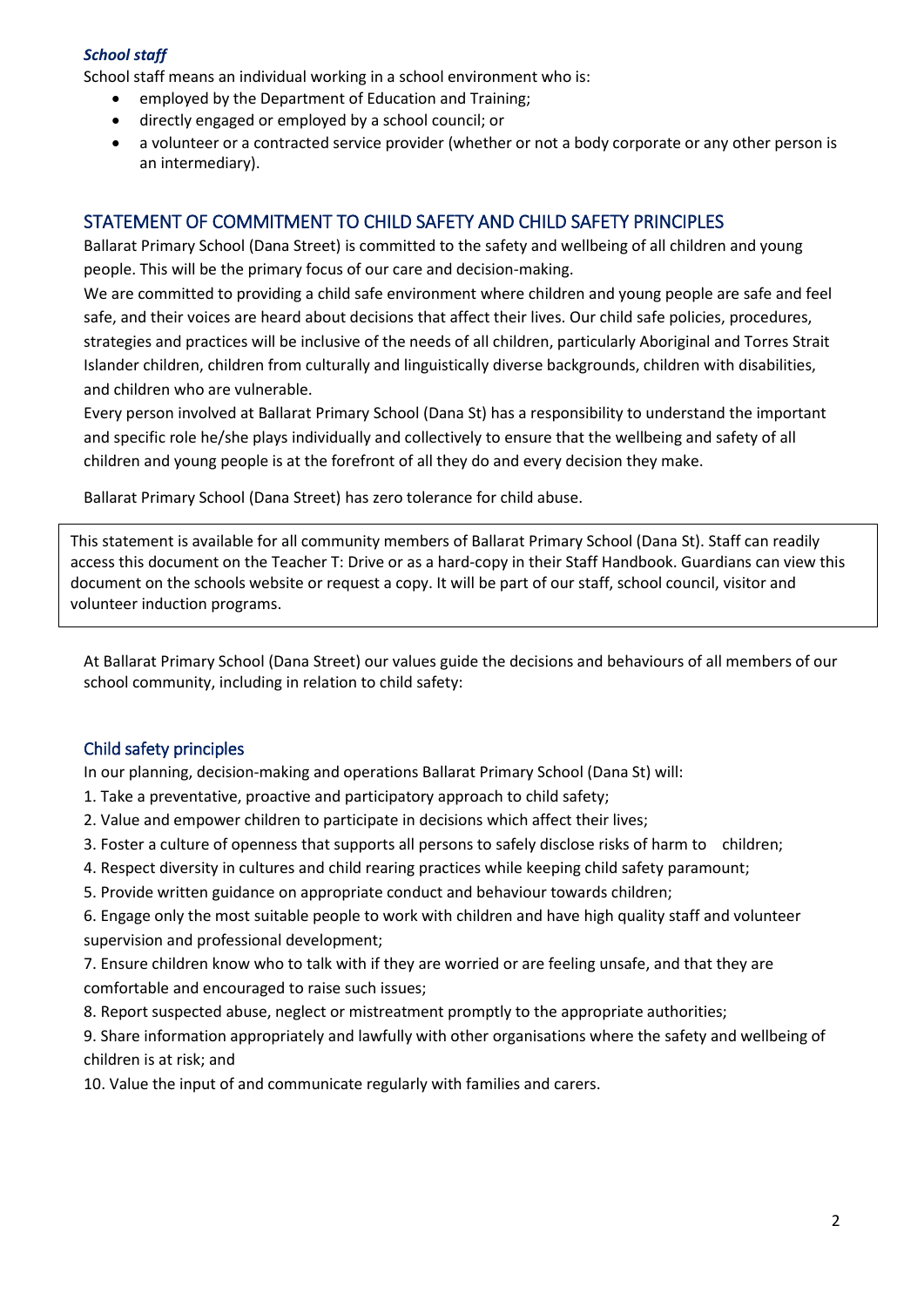# **POLICY**

# Strategies to embed a child safe culture

Ballarat Primary School (Dana Street)'s culture encourages staff, students, parents and the school community to raise, discuss and scrutinise child safety concerns. This makes it more difficult for abuse to occur and remain hidden.

All child safety documents, including this policy, the Child Safety Code of Conduct, the school's Child Safety Responding and Reporting Obligations (including Mandatory Reporting) Policy and Procedures , *[Identifying](https://www.education.vic.gov.au/Documents/about/programs/health/protect/ChildSafeStandard5_SchoolsGuide.pdf)  [and Responding to All Forms of Abuse in Victorian Schools](https://www.education.vic.gov.au/Documents/about/programs/health/protect/ChildSafeStandard5_SchoolsGuide.pdf)* and th[e Four Critical Actions for Schools](https://www.education.vic.gov.au/Documents/about/programs/health/protect/FourCriticalActions_ChildAbuse.pdf) are readily available online and in hard copy for all staff and students to read at any time. Staff can readily access the document on the Teacher T: Drive or as a hard-copy in their Staff Handbook. Guardians can view this document on the schools website or request a copy

Child safety is everyone's responsibility. **All school staff** are required to:

- Act in accordance with the school's Child Safety Code of Conduct, which clearly sets out the difference between appropriate and inappropriate behaviour
- Act in accordance with the Child Safety Responding and Reporting Obligations (including Mandatory Reporting) Policy and Procedures at all times, including following th[e Four Critical Actions for Schools](https://www.education.vic.gov.au/Documents/about/programs/health/protect/FourCriticalActions_ChildAbuse.pdf) where necessary
- Undertake annual guidance and training on child safety
- Act in accordance with their legal obligations, including:
	- o Failure to disclose offence (applies to all adults)
	- o Duty of care (applies to all school staff)
	- o Mandatory reporting obligations (applies to all mandatory reporters, including teachers, principals, registered psychologists, and registered doctors and nurses)
	- o Failure to protect offence (applies to a person in a position of authority within the school)
	- o Reportable conduct obligations (applies to all school staff in reporting conduct to the principal, and applies to the principal in reporting to Employee Conduct Branch)
	- o Organisational duty of care (applies to the school as an organisation)
	- o For more information on these obligations, see [Identifying and Responding to All Forms of](https://www.education.vic.gov.au/Documents/about/programs/health/protect/ChildSafeStandard5_SchoolsGuide.pdf)  [Abuse in Victorian Schools.](https://www.education.vic.gov.au/Documents/about/programs/health/protect/ChildSafeStandard5_SchoolsGuide.pdf)

As part of Ballarat Primary School (Dana Street)'s child safe culture, **school leadership** (including the principal and assistant principal will:

- Consider the diversity of all children, including (but not limited to) the needs of Aboriginal and Torres Strait Islander children, children from culturally and linguistically diverse backgrounds, children with disabilities, and children who are vulnerable, when implementing the Child Safe Standards
- Ensure that child safety is a regular agenda item at school leadership meetings and staff meetings
- Encourage and enable staff professional learning and training to build deeper understandings of child safety and prevention of abuse
- Ensure that no one is prohibited or discouraged from reporting an allegation of child abuse to a person external to the school or from making records of any allegation.

As part of Ballarat Primary School (Dana Street)'s child safe culture, **school mandatory reporting staff** are required to:

- Complete the Protecting Children [Mandatory reporting and other obligations](http://elearn.com.au/det/protectingchildren/) online module every year.
- Read the school's Child Safety Code of Conduct on induction, and maintain familiarity with that document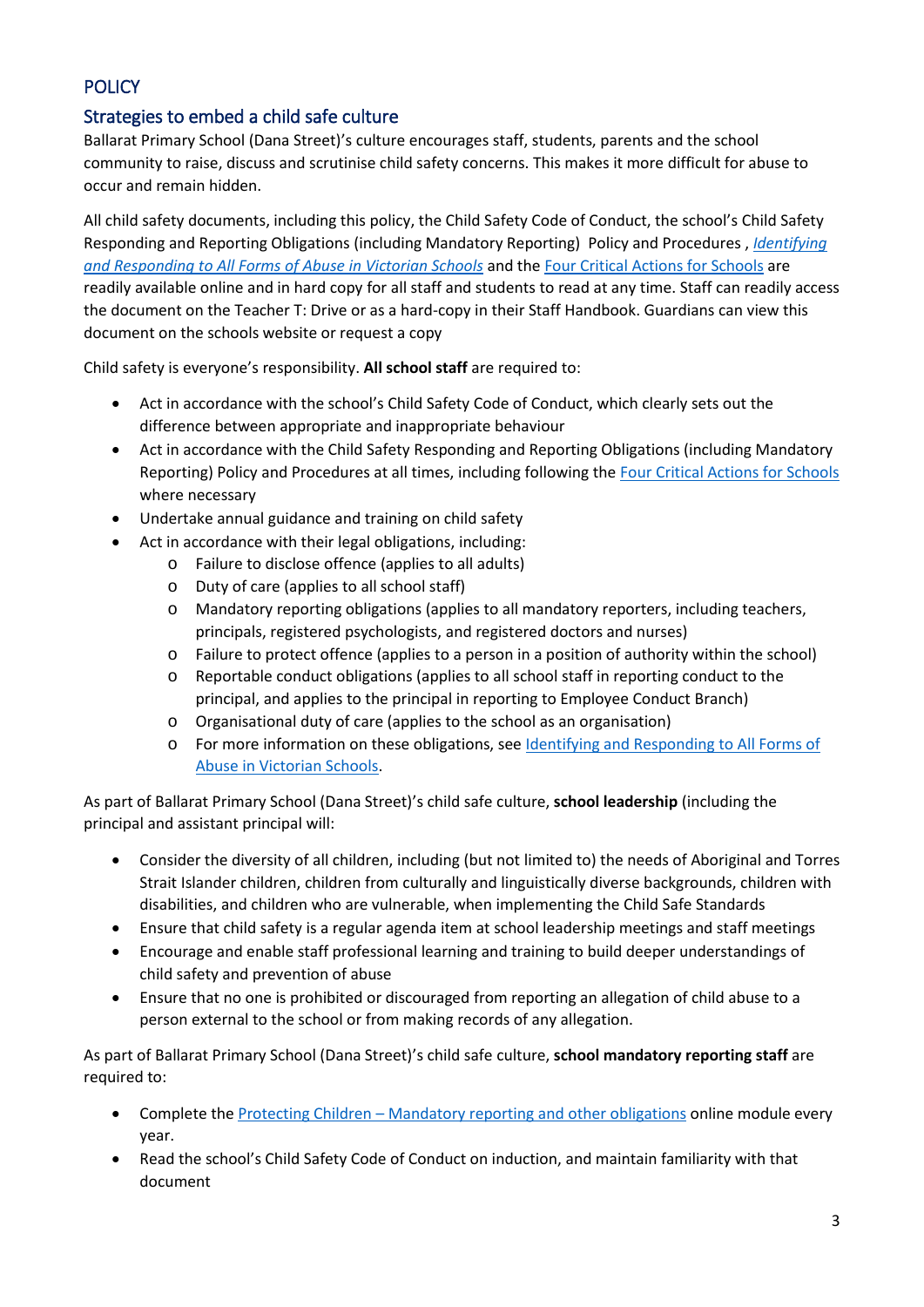- Read the school's Child Safety Responding and Reporting Obligations Policy and Procedures on induction, and maintain familiarity with that document
- Read the school's Child Safety Policy (this document) on induction, and maintain familiarity with that document.

As part of Ballarat Primary School (Dana Street)'s child safe culture, in performing the functions and powers given to them under the *Education and Training Reform Act 2006*, **school councils and school council members** will:

- Ensure that child safety is a regular agenda item at school council meetings
- Consider the diversity of all children, including (but not limited to) the needs of Aboriginal and Torres Strait Islander children, children from culturally and linguistically diverse backgrounds, children with disabilities, and children who are vulnerable, when making decisions regarding the Child Safe Standards
- Undertake annual guidance and training on child safety, such as the Child Safe Standards School [Council Training](https://www.education.vic.gov.au/Documents/about/programs/health/protect/school-council-training.pptx) PowerPoint.
- Approve the Child Safety Code of Conduct to the extent that it applies to school council employees and members, and if updated, note the new document in its school council meeting minutes
- When hiring employees, ensure that selection, supervision and management practices are child safe (unless delegated to the principal).

School leadership will maintain records of the above processes.

## Roles and responsibilities

School leaders will ensure that each person understands their role, responsibilities and behaviour expected in protecting children and young people from abuse and neglect. Staff will comply with the school's Child Safety Code of Conduct, which sets out clearly the difference between appropriate and inappropriate behaviour.

Specific child safety responsibilities:

- Child Safety Officer/Assistant Principal is responsible for reviewing and updating the Child Safety Policy every three years.
- Child Safety Officer/Assistant Principal is responsible for monitoring the school's compliance with the Child Safety Policy. The school community should approach Child Safety Officer/Assistant Principal if they have any concerns about the school's compliance with the Child Safety Policy.
- Child Safety Officer/Assistant Principal is responsible for informing the school community about this policy, and making it publicly available.
- Other specific roles and responsibilities are named in Ballarat Primary School (Dana Street)'s other child safety policies and procedures, including the Child Safety Code of Conduct, Child Safety Responding and Reporting Obligations (including Mandatory Reporting) Policy and Procedures, and risk assessment register.

## Recruitment

Ballarat Primary School (Dana Street) follows the Department's Recruitment in Schools guide to ensure child safe recruitment practices, available on the [Department'](https://www.education.vic.gov.au/hrweb/careers/Pages/recruitinsch.aspx)s website.

All prospective volunteers are required to comply with our school's Volunteers Policy, including in relation to assessing the suitability of prospective volunteers and obtaining checks required under this policy. All prospective volunteers are required to maintain a valid Working with Children Check.

# Training and supervision

Training and education is important to ensure that everyone in the school understands that child safety is everyone's responsibility.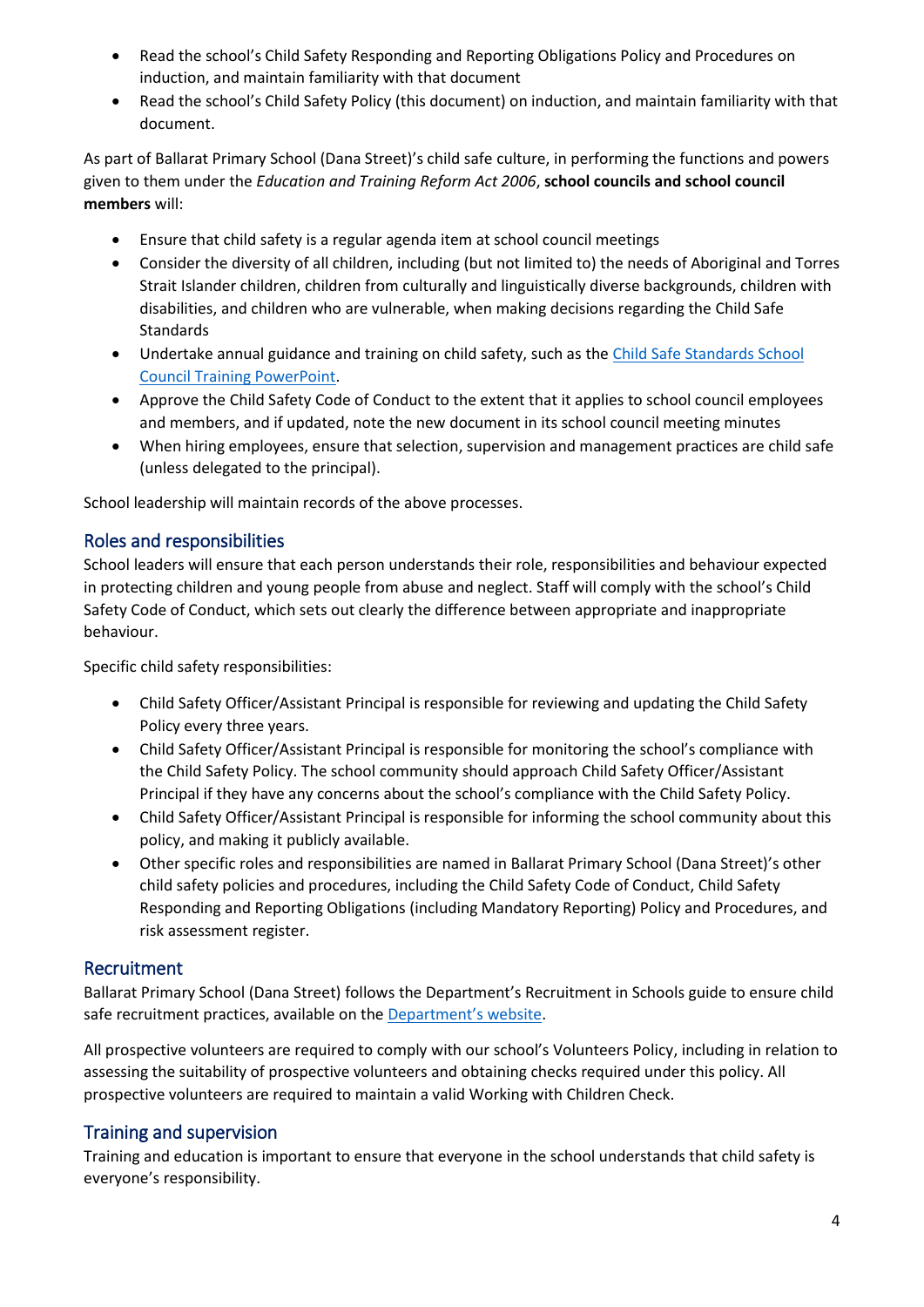Our school culture aims for all staff and volunteers (in addition to parents/carers and children) to feel confident and comfortable in coming forward with any allegations or suspicions of child abuse or child safety concerns. We train our staff and volunteers to identify, assess, and minimise risks of child abuse and to detect potential signs of child abuse. This training occurs annually or more often as required.

We also support our staff and volunteers through ongoing supervision to develop their skills to protect children from abuse, to promote the cultural safety of Aboriginal and Torres Strait Islander children and children from linguistically and/or diverse backgrounds, and the safety of children with a disability and vulnerable children.

New employees and volunteers will be inducted into the school, including by being referred to the Child Safety Policy (this document), the Child Safety Code of Conduct, and the Child Safety Responding and Reporting Obligations Policy and Procedures on the school website . Hardcopies of these policies are available in the staff handbook for new employees and during the parent helpers program for volunteers to access. They will also be supervised regularly to ensure they understand our school's commitment to child safety, and that their behaviour towards children is safe and appropriate. All employees of our school will be monitored and assessed via regular performance review to ensure their continuing suitability for childconnected work. Any inappropriate behaviour will be reported by school staff to the Principal or Assistant Principal and will be managed in accordance with Ballarat Primary School (Dana Street)'s Child Safety Responding and Reporting Obligations (including Mandatory Reporting) Policy and Procedures where required.

#### Reporting a child safety concern or complaint

The school has clear expectations for all staff and volunteers in making a report about a child or young person who may be in need of protection. All staff (including school council employees) must follow the school's Child Safety Responding and Reporting Obligations Policy and Procedures, including following the [Four Critical Actions for Schools](https://www.education.vic.gov.au/Documents/about/programs/health/protect/FourCriticalActions_ChildAbuse.pdf) if there is an incident, disclosure or suspicion of child abuse. Immediate actions should include reporting their concerns to DHHS Child Protection, Victoria Police and/or another appropriate agency and notifying the principal or a member of the school leadership team of their concerns and the reasons for those concerns.

Ballarat Primary School (Dana Street) will never prohibit or discourage school staff from reporting an allegation of child abuse. The school will always take action to respond to a complaint in accordance with the school's Child Safety Responding and Reporting Obligations (including Mandatory Reporting) Policy and Procedures. In accordance with Action 4 of the Four Critical Actions for Schools, Ballarat Primary School (Dana Street) will provide ongoing support for students affected by child abuse.

The Child Safety Responding and Reporting Obligations (including Mandatory Reporting) Policy and Procedures can be found on the school website, on T:/ drive and in the staff handbook.

#### Risk reduction and management

Ballarat Primary School (Dana Street) believes the wellbeing of children and young people is paramount, and is vigilant in ensuring proper risk management processes, found in the school's risk assessment register. The school recognises there are potential risks to children and young people and will take a risk management approach by undertaking preventative measures.

We will identify and mitigate the risks of child abuse in school environments by taking into account the nature of each school environment, the activities expected to be conducted in that environment and the characteristics and needs of all children expected to be present in that environment.

Ballarat Primary School (Dana Street) monitors and evaluates the effectiveness of the actions it takes to reduce or remove risks to child safety, more information can be found in the school's risk assessment register.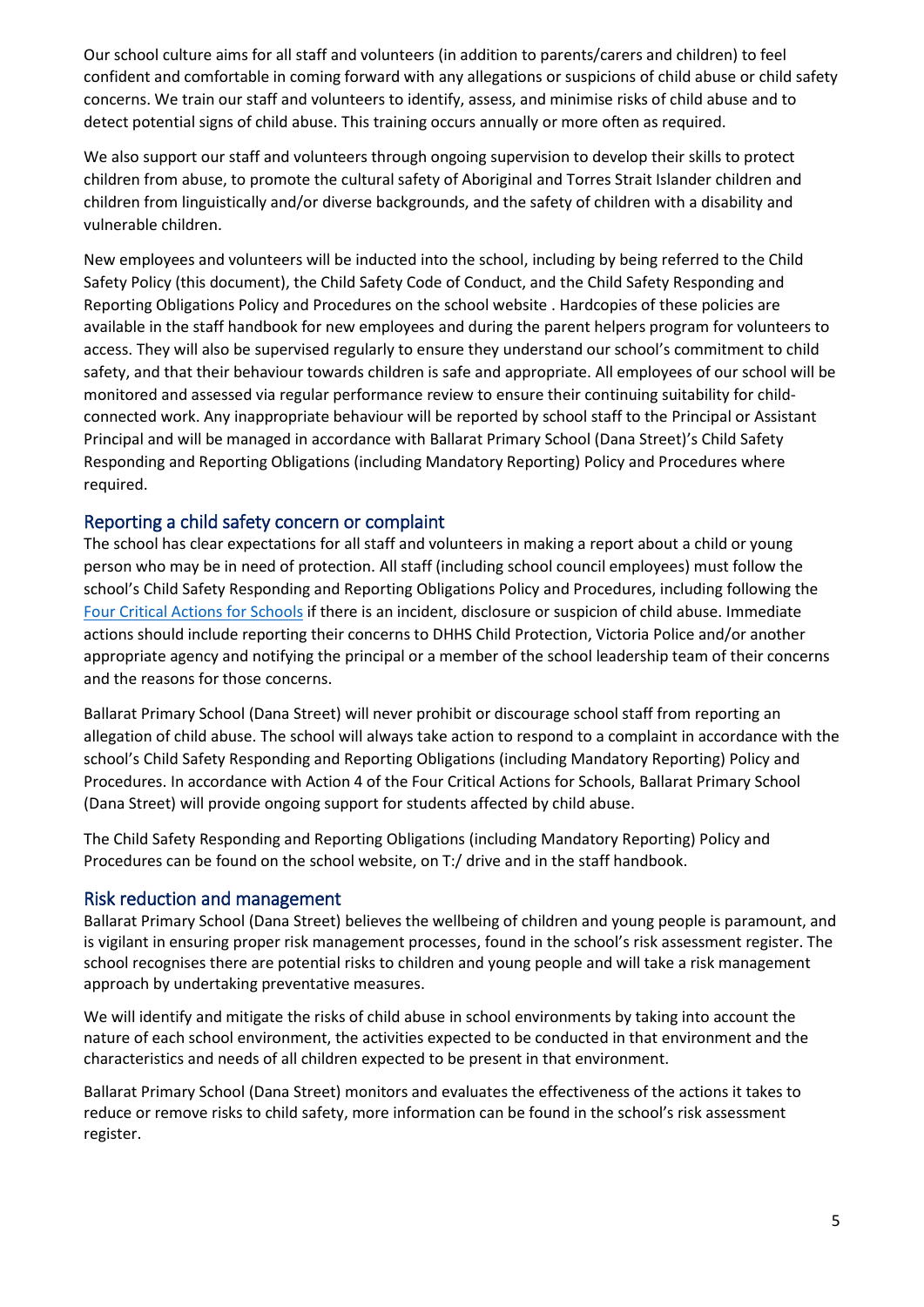## Listening to, communicating with and empowering children

Ballarat Primary School (Dana Street) has developed a safe, inclusive and supportive environment that involves and communicates with children, young people and their parents/carers. We encourage child and parent/carer involvement and engagement that informs safe school operations and builds the capability of children and parents/carers to understand their rights and their responsibilities. Our school is committed to supporting and encouraging students to use their voice to raise and share their concerns with a trusted adult at any time of need.

When the school is gathering information in relation to a complaint about alleged misconduct with or abuse of a child, the school will listen to the complainant's account and take them seriously, check understanding and keep the child (and/or their parents/carers, as appropriate) informed about progress.

The school will promote the Child Safe Standards in ways that are readily accessible, easy to understand, and user-friendly to children, including:

- All of our child safety policies and procedures will be available for the students and parents at Ballarat Primary School (Dana Street) to read online and hardcopies can be requested at the school administration area.
- PROTECT Child Safety posters will be displayed across the school
- School newsletters will inform students and the school community about the school's commitment to child safety, and strategies or initiatives that the school is taking to ensure student safety
- The school will use its health and wellbeing programs to deliver age-appropriate education to its students about:
- standards of behaviour for students attending the school;
- healthy and respectful relationships (including sexuality);
- resilience; and
- child abuse awareness and prevention.

These programs include BounceBack, Respectful Relationships, Health Human Relationship education in 5/6, e-smart education.

## **Communications**

This school is committed to communicating our child safety strategies to the school community through:

- Ensuring that the Child Safety Policy (this document), Code of Conduct, and the Child Safety Responding and Reporting Obligations Policy and Procedure are available on the school website
- Once per term reminders in the school newsletter of our school's commitment to child safety
- Ensuring that child safety is a regular agenda item at school leadership meetings and staff meetings for discussion
- Ballarat Primary School (Dana Street) further communicates child safety strategies on school tours with prospective parents, at parent information sessions, during the parent helpers program and volunteer induction processes

## Confidentiality and privacy

This school collects, uses and discloses information about particular children and their families in accordance with Victorian privacy law. The principles regulating the collection, use and storage of information is included in the Department of Education and Training's Schools' [Privacy Policy.](https://www.education.vic.gov.au/Pages/schoolsprivacypolicy.aspx)

# Related policies and documents

Related policies and documents include:

- Code of Conduct
- Child Safety Responding and Reporting Obligations (including Mandatory Reporting) Policy and Procedures